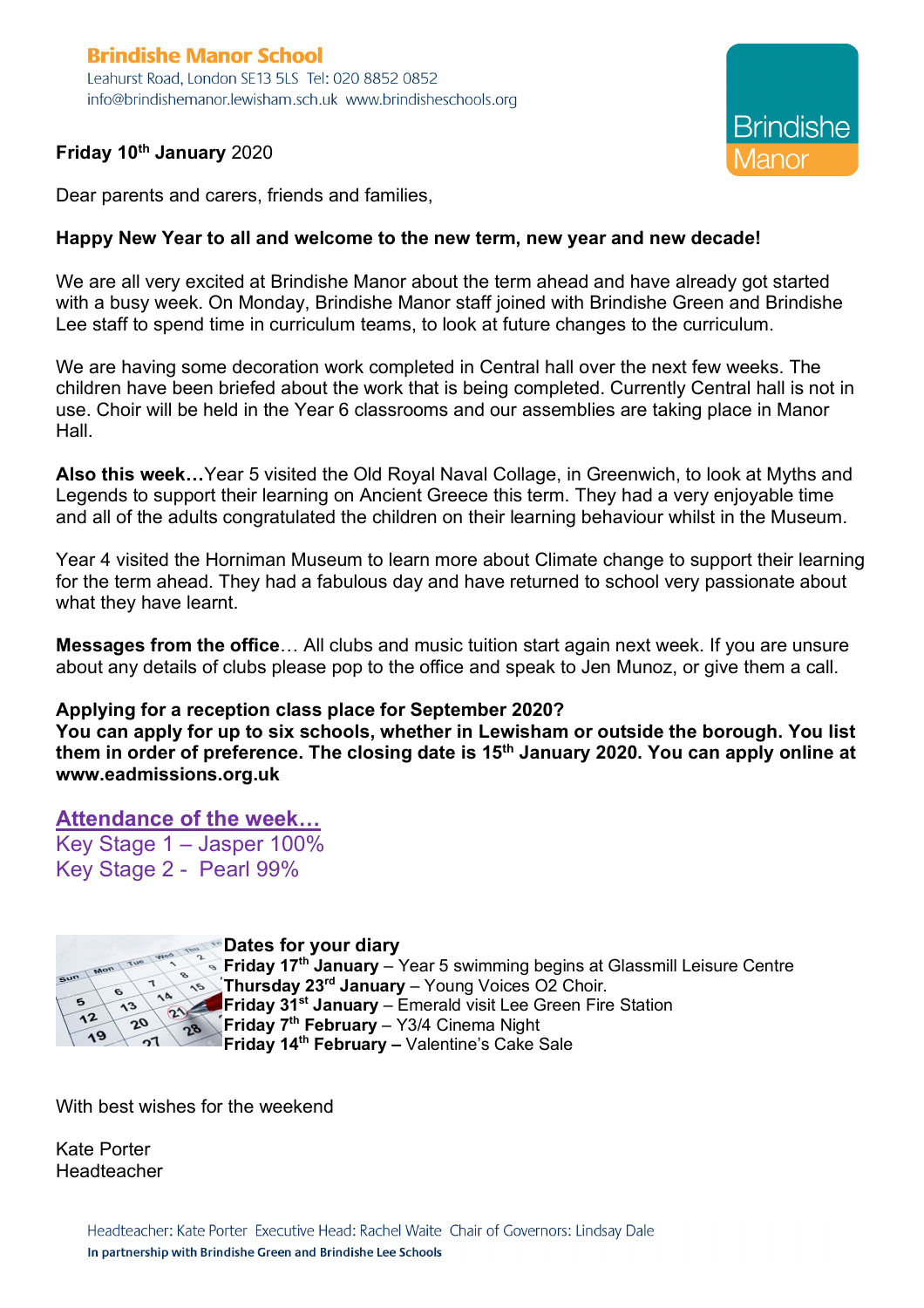**Nursery** - Welcome back after the break. We were all very excited to see our friends and to share our holiday stories with each other. We worked hard this week to turn our role play area into a fire station and also made a fire engine. The children started to learn about People who Help Us and have been sharing what we already know about Firefighters. We went over the sounds we have learnt last term to prepare ourselves for the new sounds we will be looking at in the weeks to come. Well done to all the children who has been very brave coming into Nursery and saying good bye to their adults by the door. We are gradually working towards becoming more and more independent and preparing ourselves for Reception.

**Reception -** We have had a fantastic week of learning. Turquoise class have enjoyed learning a new technique in art called mono printing. Emerald class have been exploring different ways to join materials together such as a split pin join. We are revisiting our learning of individual letter sounds and tricky words such as 'the', 'to', 'go' and 'I'. The children continue to explore number in different ways such as the use of numicon shapes, counting out a set number of objects and developing their knowledge of number in mathematical games.

**Year 1 -** Welcome back! We've had a great start to 2020 with the children getting stuck straight back into their learning. Well done to everyone for showing such a positive attitude as we've come back to school. This term, year one is exploring the world of toys! We will be looking at materials, and describing the properties of different materials and saying what they would be best suited for. In maths we are learning about shape and will use this knowledge to help design packaging for some of the toys in our toy museum and toy repair shop. We will be opening a toy repair role play shop next week and are keen to have any toys that are unwanted donated so the children can use them in the shop to enhance their learning. Please bring any clean toys you may wish to donate directly to your classroom. Thank you for your continued support.

**Year 2 -** Year 2 have begun the new term full of energy and enthusiasm for their learning! We have started our new topic - 'Africa' - by exploring the geography of the continent, constructing traditional mud huts in design and technology lessons and reading the first part of our new class book: 'Lila and the Secret of Rain'.

We would like to invite any parents who have family in Africa and/or have travelled there themselves to come in and talk about their experiences of the continent - even a 5-10-minute Q&A at the end of the school day would be brilliant. Please just speak to us at the classroom door - we'd love to include you in our learning!

**Year 3 -** Year 3 have had a great start to this term, all of the children have come back full of energy and are excited about the term ahead. This term, our topic is Ancient Egypt and this week we have found out where Egypt is. In maths, we have been multiplying 2 digit numbers by 1 digit numbers. We started by using Base Ten equipment to understand the concept and then moved on to using a formal written method. In English this week, Sapphire class have been identifying and explaining the features of a non-chronological report. Pearl class have been identifying the features of a diary entry. Our Science focus for this half term is Light, Dark and shadows and this week we have been identifying different sources and reflectors of light.

**Year 4** - It has been fantastic to see the children so eager to learn and showing such interest in the current issue of climate change. Our trip to the Horniman museum highlighted the children's passion for change and demonstrated their understanding on this matter, linking their knowledge gained from listening to inspirational people such as Greta Thunberg and David Attenborough. We would like to thank all parents who made the trip possible.

In Topaz class, we have researched why glaciers are important to us and how climate change is affecting them, whilst in maths we have begun studying decimals and how these are related to fractions. Perhaps, you could spend time looking at money together at home as a way to make decimals less of an abstract concept.

In Amber class, we have carried out some initial research into climate change as well as found out where glaciers are located around the world and how scientists use these to support their understanding of global warming. In maths we are securing our written methods for division before moving onto exploring decimals. We would like to ask all the children to practise their times-tables at home up to 12 x 12 and to know the related division facts.